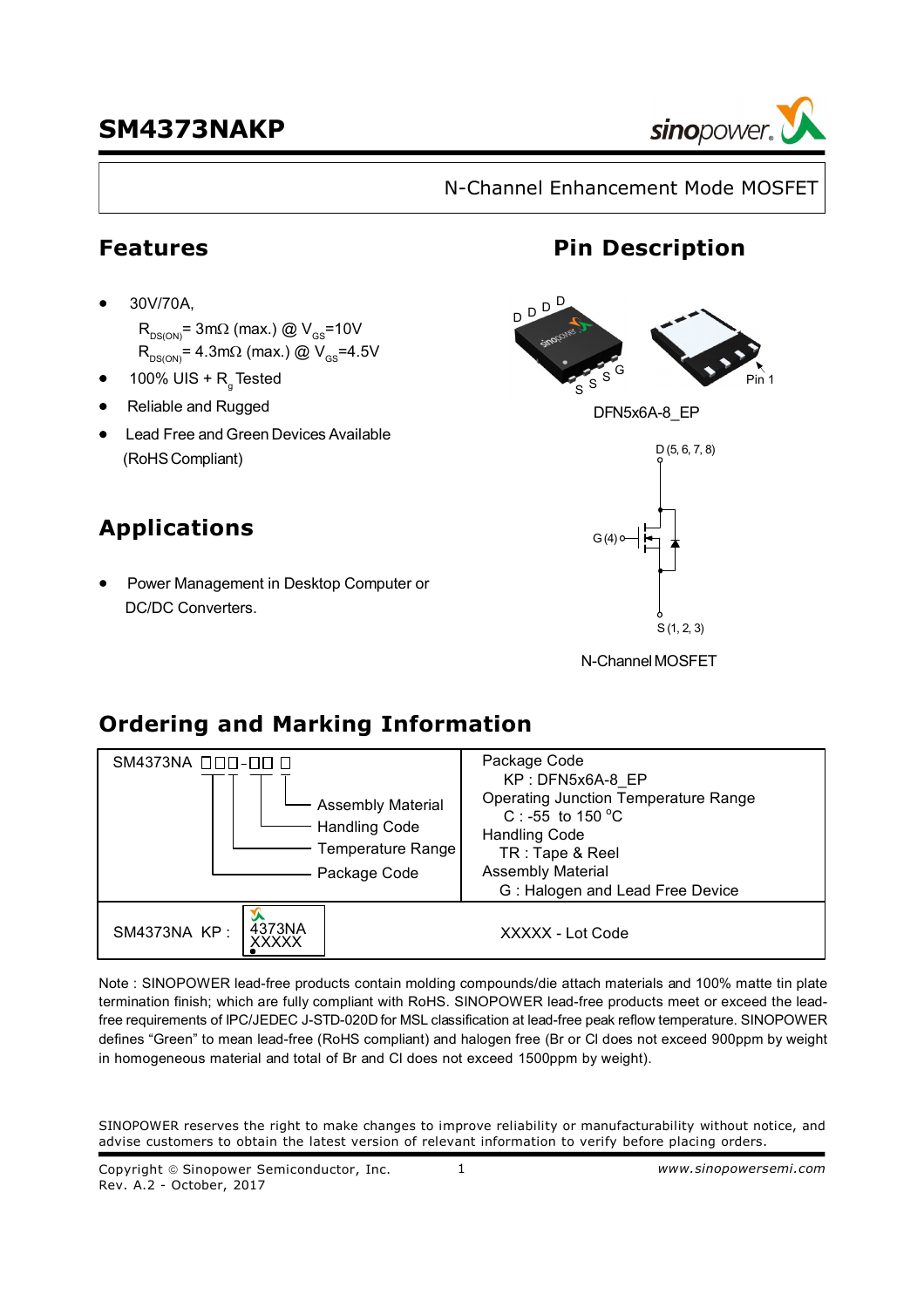

### **Absolute Maximum Ratings** (T<sub>A</sub> = 25°C Unless Otherwise Noted)

| Symbol                | <b>Parameter</b>                           |                           | Rating     | Unit          |  |
|-----------------------|--------------------------------------------|---------------------------|------------|---------------|--|
| <b>Common Ratings</b> |                                            |                           |            |               |  |
| $V_{DSS}$             | Drain-Source Voltage                       |                           | 30         | $\vee$        |  |
| $V_{GSS}$             | Gate-Source Voltage                        |                           | ±20        |               |  |
| $T_{\rm J}$           | Maximum Junction Temperature               |                           | 150        | $^{\circ}C$   |  |
| $T_{\mathtt{STG}}$    | Storage Temperature Range                  |                           | -55 to 150 |               |  |
| $I_{\rm S}$           | Diode Continuous Forward Current           | $T_c = 25$ °C             | 25         |               |  |
| a                     | <b>Continuous Drain Current</b>            | $T_c = 25$ °C             | $70*$      |               |  |
| I <sub>D</sub>        |                                            | $T_c = 100^{\circ}C$      | 67         | A             |  |
| b<br>I <sub>DM</sub>  | <b>Pulsed Drain Current</b>                | $T_c = 25$ °C             | 140        |               |  |
| $P_D$                 | Maximum Power Dissipation                  | $T_c = 25$ °C             | 50         | W             |  |
|                       |                                            | $T_c = 100^{\circ}$ C     | 20         |               |  |
| $R_{\theta JC}$       | <b>Thermal Resistance-Junction to Case</b> | <b>Steady State</b>       | 2.5        | $\degree$ C/W |  |
| $I_D$ <sup>c</sup>    | <b>Continuous Drain Current</b>            | $T_A = 25^\circ C$        | 23         | A             |  |
|                       |                                            | $T_A = 70^\circ C$        | 18.8       |               |  |
| $P_D^{\ c}$           | Maximum Power Dissipation                  | $T_A = 25^\circ C$        | 2.5        | W             |  |
|                       |                                            | $T_A = 70^\circ C$        | 1.6        |               |  |
| $R_{\theta$ JA        | Thermal Resistance-Junction to Ambient     | $t \leq 10s$              | 20         | °C/W          |  |
|                       |                                            | Steady State <sup>c</sup> | 50         |               |  |
| $I_{AS}$ <sup>d</sup> | Avalanche Current, Single pulse            | $L=0.1mH$                 | 40         | A             |  |
| $E_{AS}$ <sup>d</sup> | Avalanche Energy, Single pulse             | $L=0.1mH$                 | 80         | mJ            |  |

Note  $a, * :$  Max. continue current is limited by bonding wire.

Note b: Pulse width is limited by max. junction temperature.

Note  $c: R_{\theta}$ JA steady state t=100s.

Note d: UIS tested and pulse width limited by maximum junction temperature 150<sup>o</sup>C (initial temperature T<sub>j</sub>=25<sup>o</sup>C).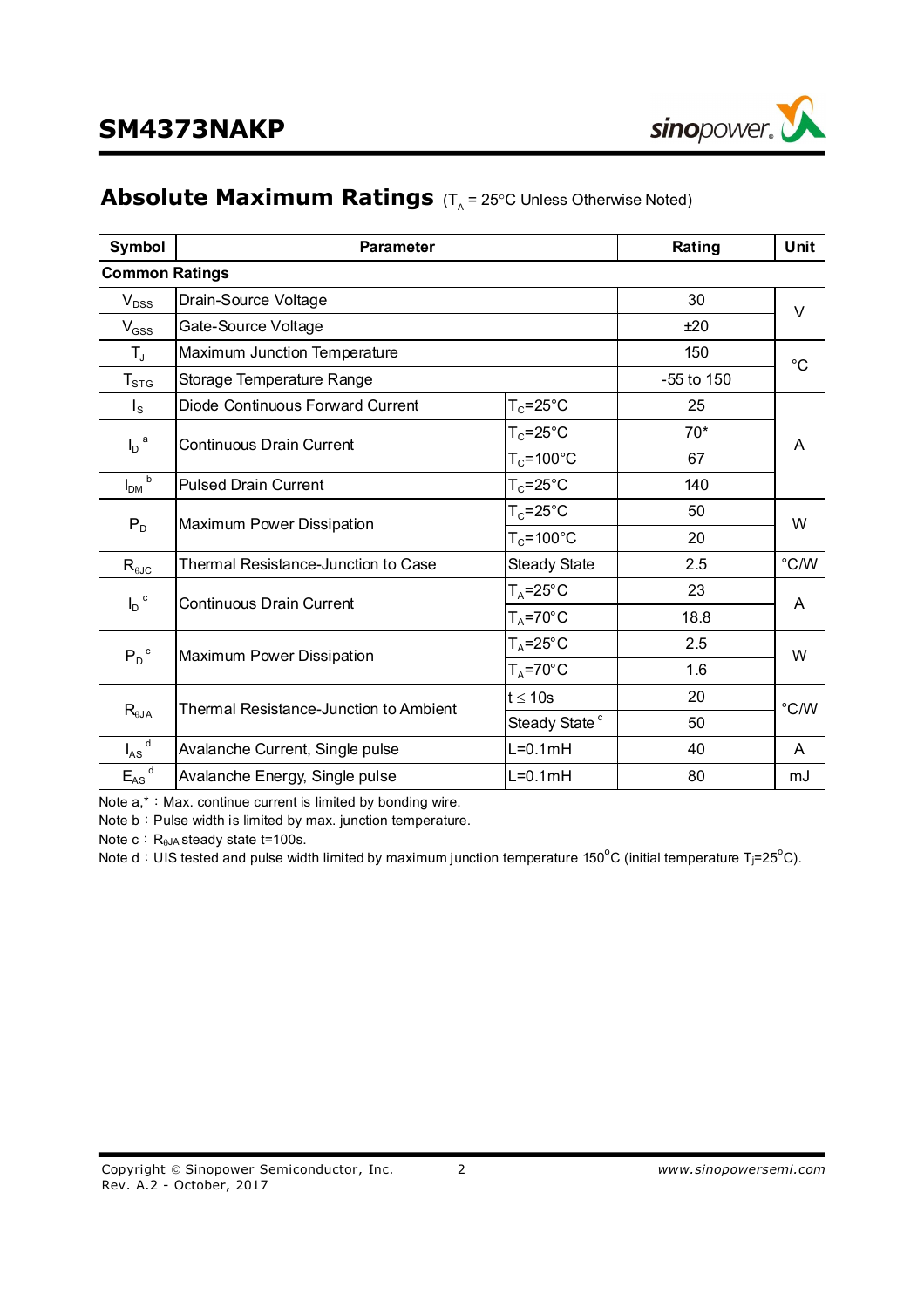

#### **Symbol Parameter Parameter Parameter Parameter Prop. Parameter Prop. Prop. Prop. Prop. Prop. Prop. Prop. Prop. Prop. Prop. Prop. Prop. Prop. Prop. Prop. Prop. Prop. Prop. Static Characteristics**  BV<sub>DSS</sub> Drain-Source Breakdown Voltage  $|V_{GS}=0V, I_{DS}=250 \mu A$  30 - - V  $BV<sub>DSSt</sub>$ Drain-Source Breakdown Voltage (transient)  $V_{GS}$ =0V,  $I_{D(\text{aval})}$ =40A  $T_\mathsf{case}$ =25°C,  $t_\mathsf{transient}$ =100ns 34 | - | - | V  $V_{DS}=24V$ ,  $V_{GS}=0V$   $1$ I<sub>DSS</sub> Zero Gate Voltage Drain Current  $T = 85^{\circ}C$  - - 30 μA  $V_{GS(th)}$  Gate Threshold Voltage  $|V_{DS}=V_{GS}$ ,  $I_{DS}=250\mu A$  1.4 1.7 2.5 V  $I_{GSS}$  Gate Leakage Current  $V_{GS}=±20V, V_{DS}=0V$   $+100$  nA  $V_{GS}$ =10V, I<sub>DS</sub>=25A | - | 2.5 | 3  $R_{DS(ON)}$ <sup>e</sup> Drain-Source On-state Resistance  $\begin{vmatrix} 1 & 0 & 0 \\ 0 & 1 & -1 \end{vmatrix}$  7  $\begin{vmatrix} -1 & 0 & -125 \\ -1 & 0 & 0 \\ 0 & 0 & 0 \end{vmatrix}$  - $V_{GS}$ =4.5V,  $I_{DS}$ =15A  $\vert$  - 3.3 4.3  $m\Omega$ Gfs Forward Transconductance  $|V_{DS}=10V, I_{DS}=5A$  | - | 26 | - | S **Diode Characteristics**   $V_{SD}$ <sup>e</sup> Diode Forward Voltage  $\vert$ I<sub>SD</sub>=20A, V<sub>GS</sub>=0V  $\vert$  -  $\vert$  0.75 | 1.1 | V  $t_{\rm r}$  Reverse Recovery Time  $t_{\rm r}$  - 23 t<sup>a</sup> Charge Time - 10  $t_b$  Discharge Time  $\begin{vmatrix} 1_{50} & 0 & 0 \\ 0 & 0 & 1 \end{vmatrix}$  - 13 ns  $Q_{rr}$  Reverse Recovery Charge  $I_{SD}$ =5A, dl<sub>SD</sub>/dt=100A/ $\mu$ s  $7.5$  -  $nC$ **Dynamic Characteristics**   $R_G$  Gate Resistance  $|V_{GS}=0V,V_{DS}=0V,F=1MHz$  | 0.7 | 1 | 2 |  $\Omega$  $C_{\text{iss}}$  |Input Capacitance  $\vert \cdot \vert$  2800  $C_{\text{oss}}$  | Output Capacitance  $V_{DS}$ =15V,  $|V_{DS}$  -  $|$  400 | -C<sub>rss</sub> Reverse Transfer Capacitance  $V_{GS} = 0V$ ,  $V_{DS}$ =15V, Frequency=1.0MHz  $-$  300  $$ pF  $t_{\text{d(ON)}}$  Turn-on Delay Time  $1 - 19$ t<sup>r</sup> Turn-on Rise Time - 11  $t_{\text{d(OFF)}}$  Turn-off Delay Time  $R_{\text{c}}=60$   $R_{\text{c}}=60$   $\text{F}$  $t_f$  Turn-off Fall Time  $V_{DD}$ =15V, R<sub>L</sub>=15 $\Omega$ ,  $I_{DS}$ =1A,  $V_{GEN}$ =10V,  $R_{\odot} = 6\Omega$ 24 ns **Gate Charge Characteristics**  Q<sub>a</sub> | Total Gate Charge  $V_{DS}$ =15V,  $V_{GS}$ =10V,  $V_{DS}$  - 13v, v<sub>GS</sub>-10v,<br> $I_{DS}$ =30A Q<sub>g</sub> Total Gate Charge  $\vert$  25.8  $Q_{\text{ath}}$  Threshold Gate Charge  $Q_{\text{net}} = 15V$ .  $V_{\text{c}g} = 4.5V$ .  $|$  -  $|$  3.36  $|$  - $Q_{gs}$  Gate-Source Charge  $\vert$   $\rangle$   $\vert$   $\vert$ s<sup>=30A</sup> -  $\vert$  6  $\vert$  - $Q_{\text{ad}}$  Gate-Drain Charge  $V_{DS}$ =15V,  $V_{GS}$ =4.5V,  $I_{DS}$ =30A  $-$  14.4  $$ nC

### **Electrical Characteristics** (T<sub>A</sub> = 25°C unless otherwise noted)

Note  $e:$  Pulse test ; pulse width $\leq$ 300 $\mu$ s, duty cycle $\leq$ 2%.

Copyright " Sinopower Semiconductor, Inc. 3 *www.sinopowersemi.com* Rev. A.2 - October, 2017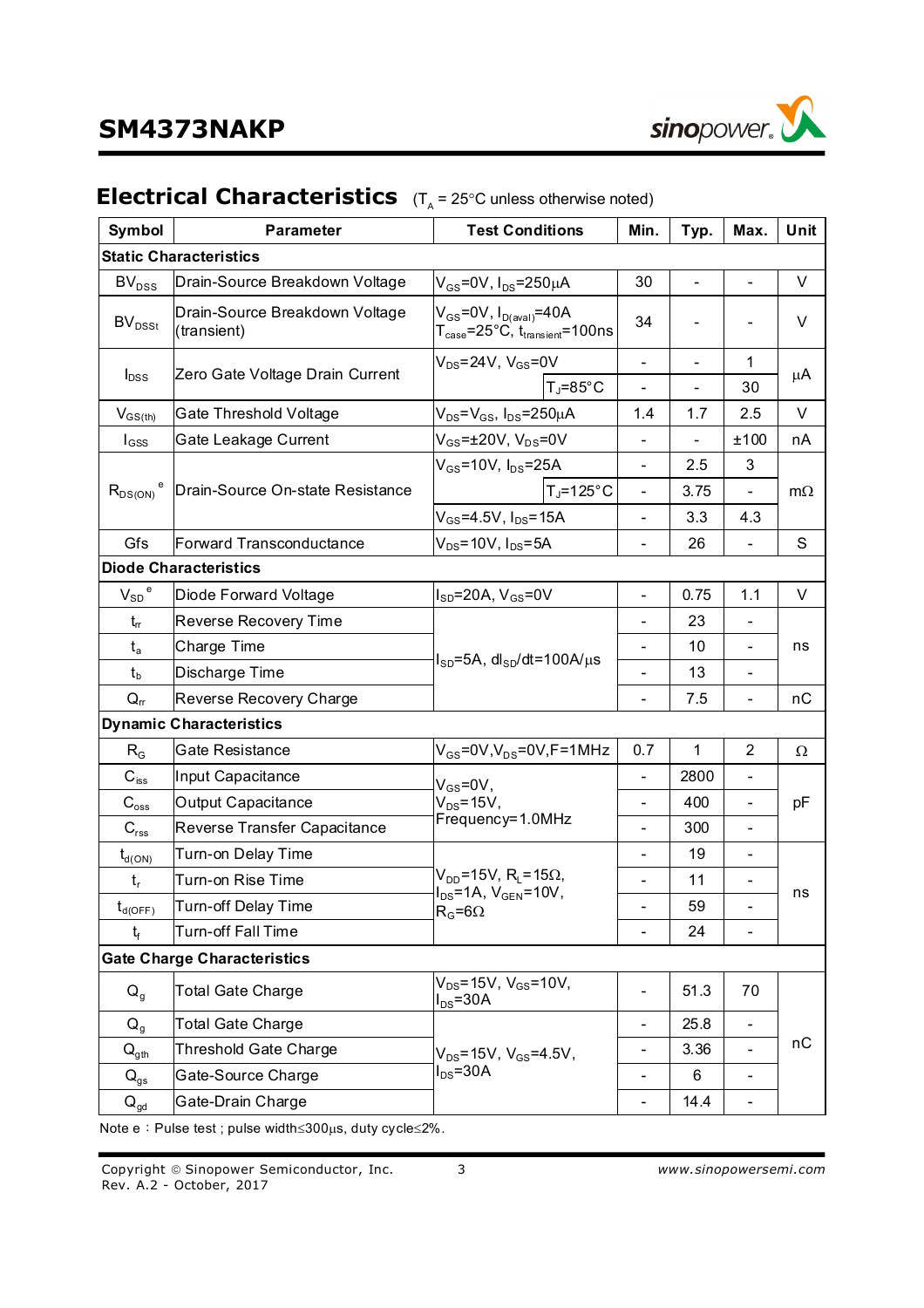

# **Typical Operating Characteristics**





**Safe Operation Area**



**Thermal Transient Impedance**



Copyright © Sinopower Semiconductor, Inc. 4 4 **1999** www.sinopowersemi.com Rev. A.2 - October, 2017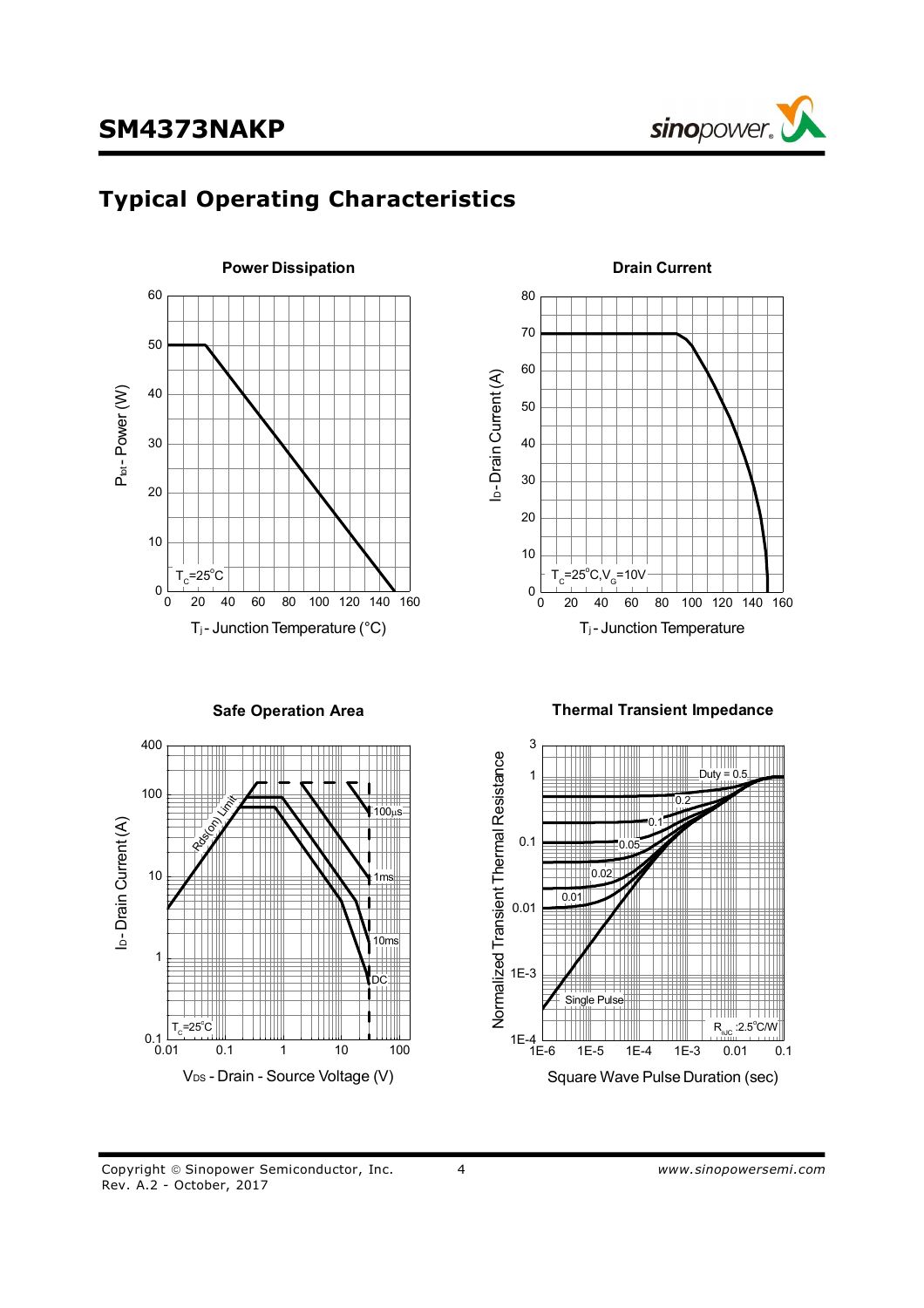

# **Typical Operating Characteristics (Cont.)**



#### **Safe Operation Area**



**Output Characteristics** 140 VGS=4,5,6,7,8,9,10V 120 3.5V 100 I<sub>D</sub>-Drain Current (A) ID - Drain Current (A) 80 60 3.2V 40 3V 20 2.5V  $0.0$ 0.0 0.5 1.0 1.5 2.0 2.5 3.0 VDS - Drain - Source Voltage (V)

#### **Drain-Source On Resistance**



#### Copyright © Sinopower Semiconductor, Inc. 5 5 7 *www.sinopowersemi.com* Rev. A.2 - October, 2017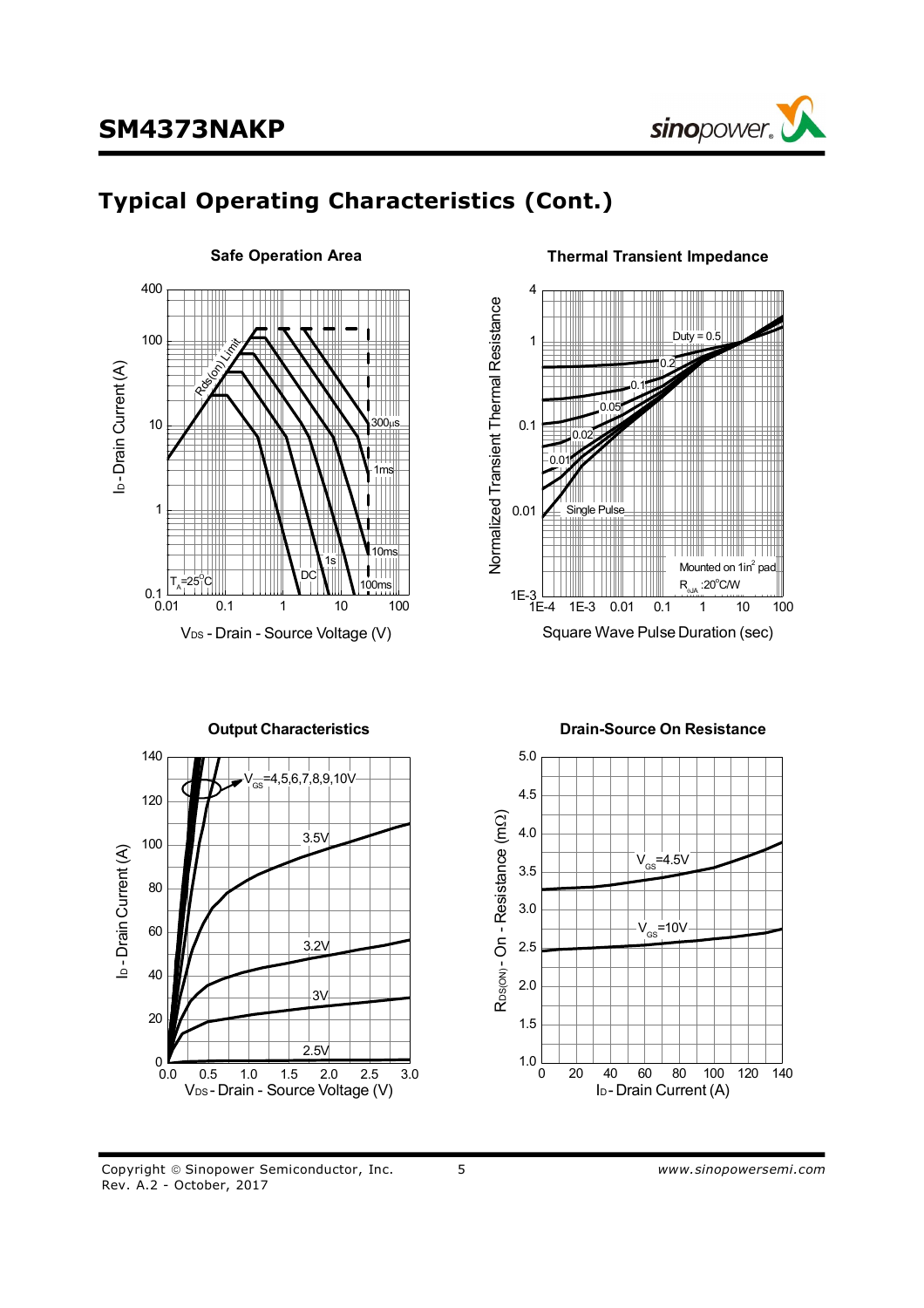

# **Typical Operating Characteristics (Cont.)**



#### **Drain-Source On Resistance**



#### **Gate Threshold Voltage**



**Source-Drain Diode Forward**



Copyright " Sinopower Semiconductor, Inc. 6 *www.sinopowersemi.com* Rev. A.2 - October, 2017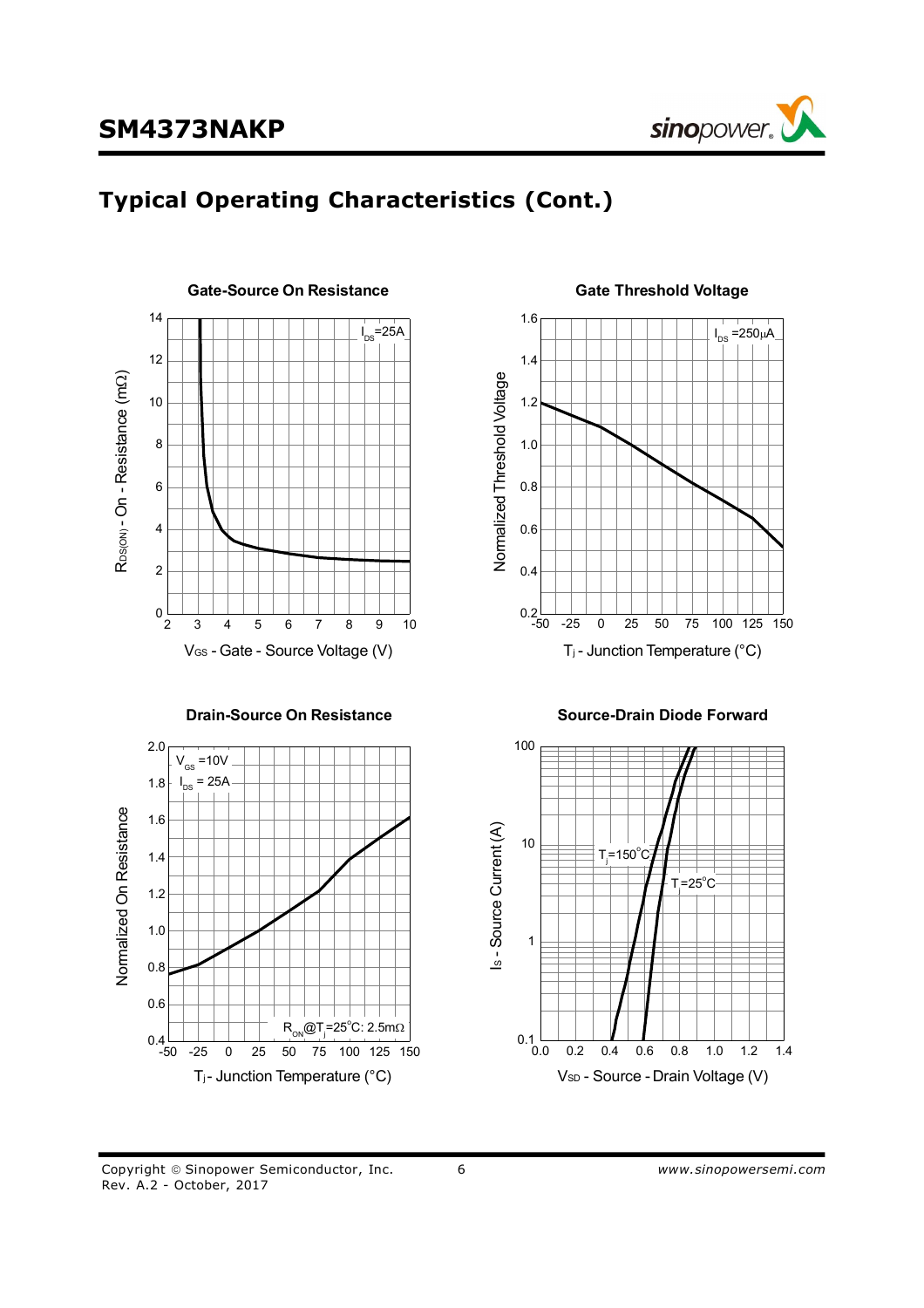

## **Typical Operating Characteristics (Cont.)**





**Transfer Characteristics** ــا<br>ص Drain Current (A)  $V_{\text{GS}}$  - Gate-Source Voltage (V) 0 1 2 3 4 5 6  $0\frac{L}{0}$ 20 40 60 80 100  $T = 125^{\circ}$ C  $T = 25^{\circ}$ C

Copyright " Sinopower Semiconductor, Inc. 7 *www.sinopowersemi.com* Rev. A.2 - October, 2017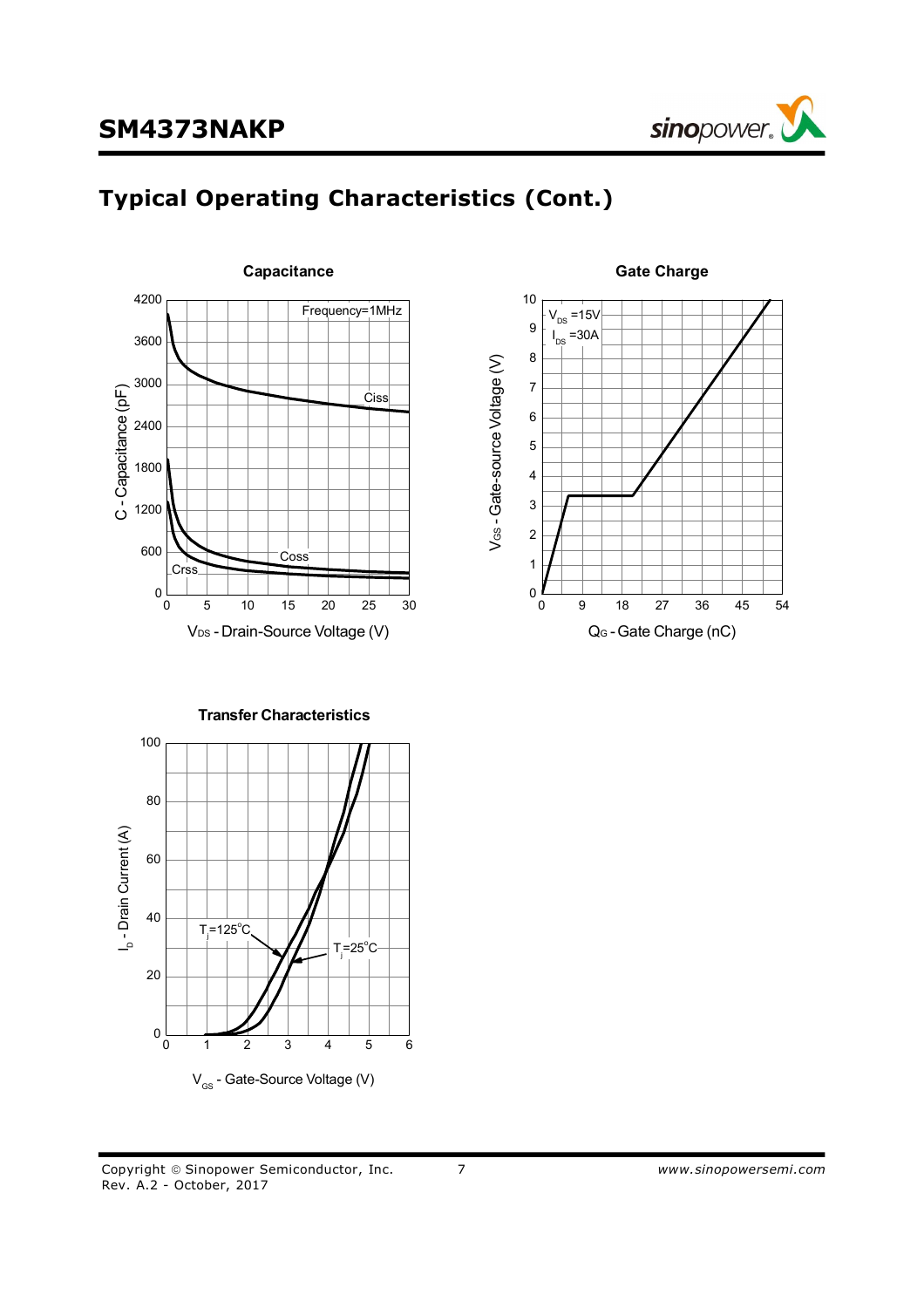

## **Avalanche Test Circuit and Waveforms**



## **Switching Time Test Circuit and Waveforms**

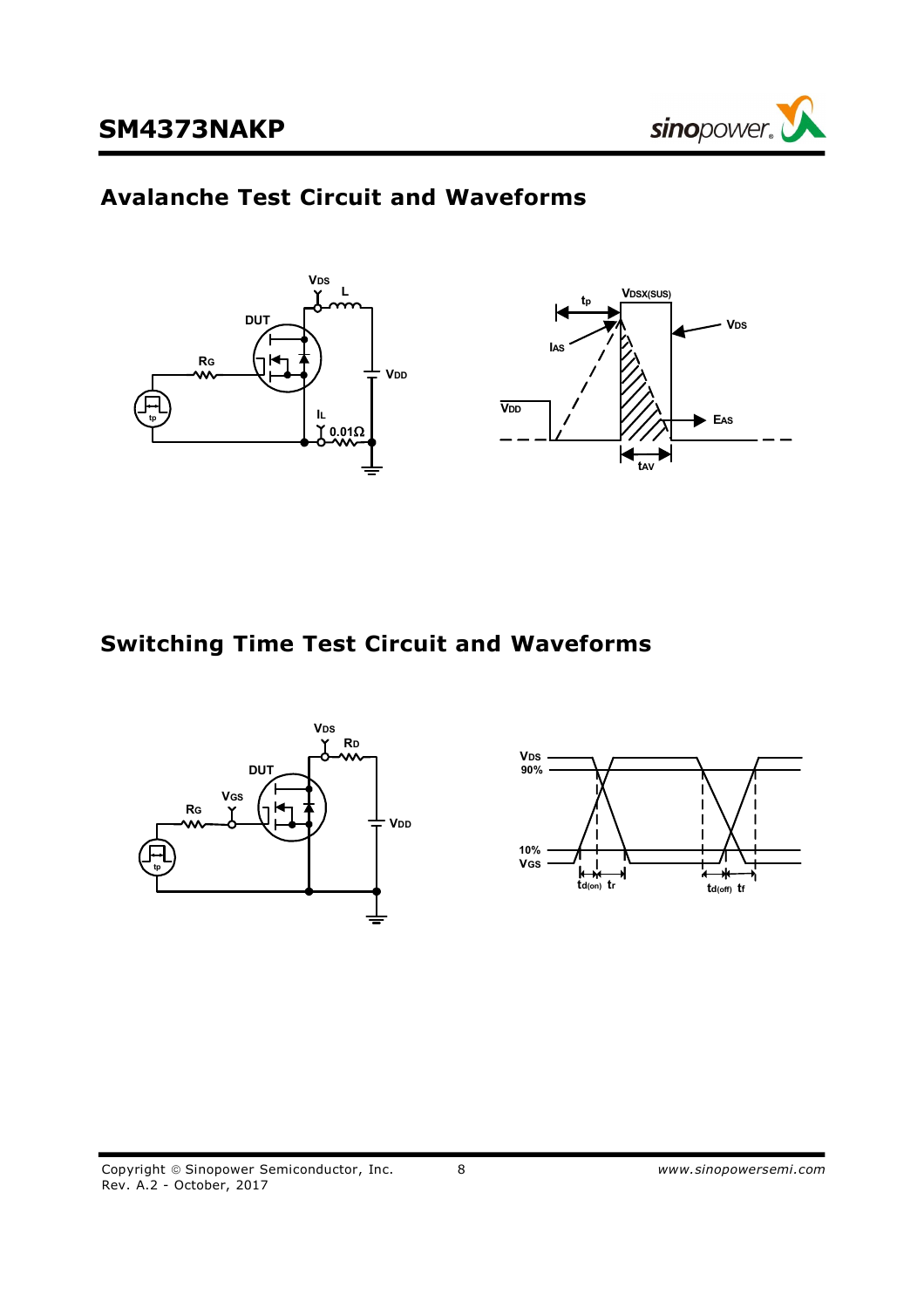

## **Disclaimer**

Sinopower Semiconductor, Inc. (hereinafter "Sinopower") has been making great efforts to development high quality and better performance products to satisfy all customers' needs. However, a product may fail to meet customer's expectation or malfunction for various situations.

All information which is shown in the datasheet is based on Sinopower's research and development result, therefore, Sinopower shall reserve the right to adjust the content and monitor the production.

In order to unify the quality and performance, Sinopower has been following JEDEC while defines assembly rule. Notwithstanding all the suppliers basically follow the rule for each product, different processes may cause slightly different results.

The technical information specified herein is intended only to show the typical functions of and examples of application circuits for the products. Sinopower does not grant customers explicitly or implicitly, any license to use or exercise intellectual property or other rights held by Sinopower and other parties. Sinopower shall bear no responsible whatsoever for any dispute arising from the use of such technical information.

The products are not designed or manufactured to be used with any equipment, device or system which requires an extremely high level of reliability, such as the failure or malfunction of which any may result in a direct threat to human life or a risk of human injury. Sinopower shall bear no responsibility in any way for use of any of the products for the above special purposes. If a product is intended to use for any such special purpose, such as vehicle, military, or medical controller relevant applications, please contact Sinopower sales representative before purchasing.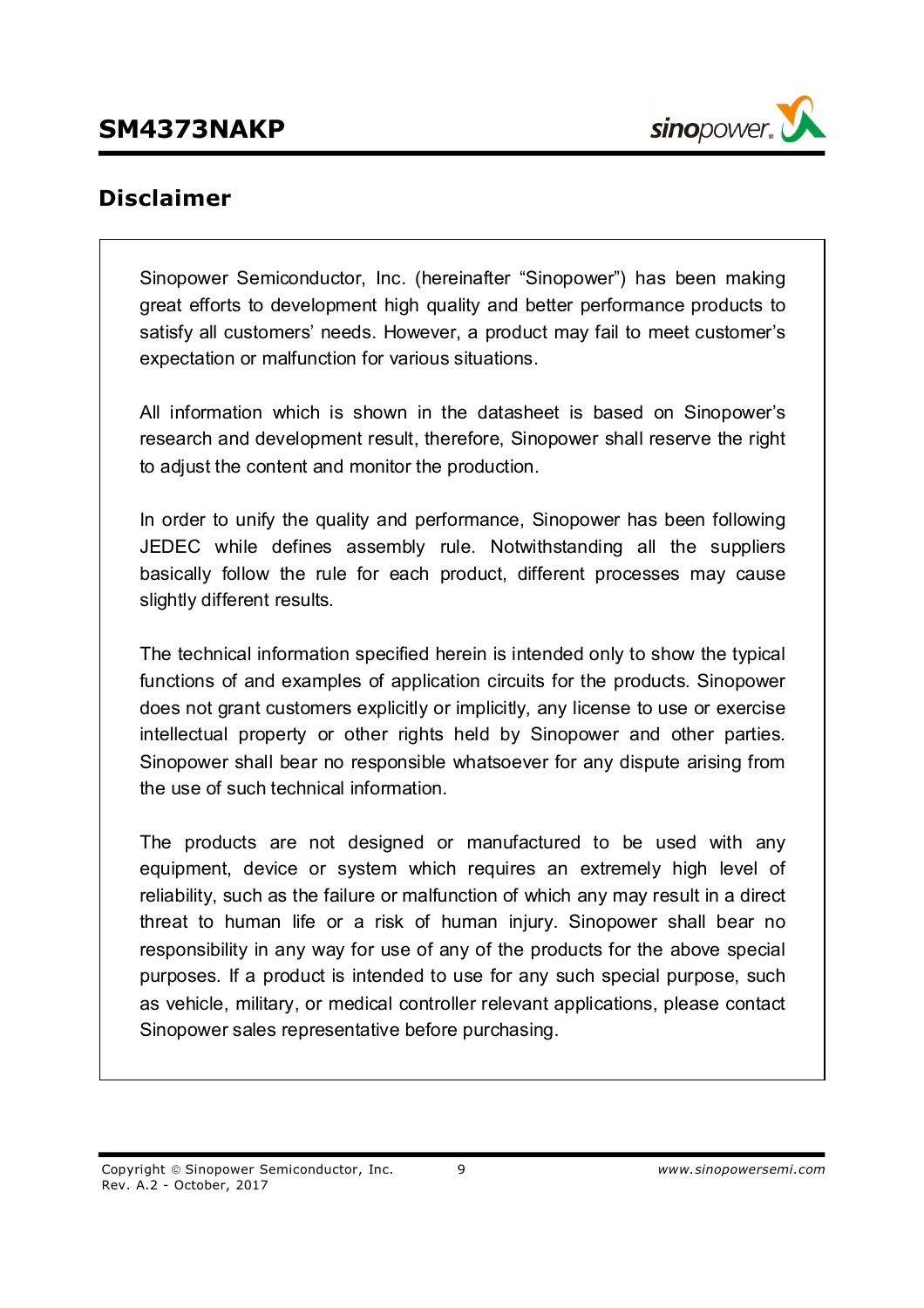

# **Classification Profile**